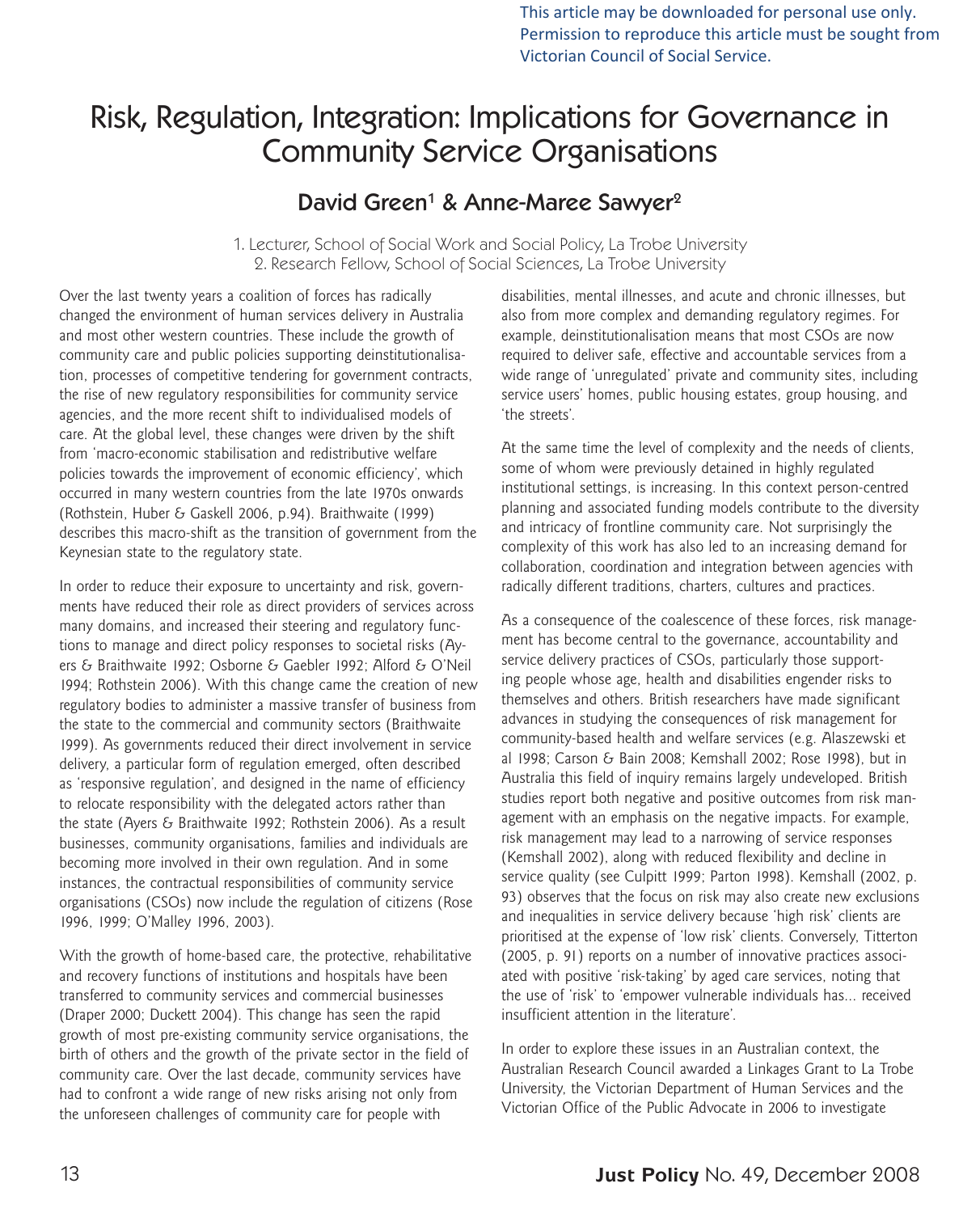how 'risk' and risk management strategies have been interpreted and translated into practice by Victorian community-based adult services. The project is entitled, *Managing Risk in Community Services: A Preliminary Study of the Impacts of Risk Management on Victorian Services and Clients.* This paper reports on findings from the first stage of the project, which comprised interviews with CEOs and senior managers of twenty-four Victorian community-based health and welfare agencies: seven mental health, five aged-care, seven disability and five multi-sector services. These interviews were semi-structured; researchers asked participants about general issues concerning governance, management of risk and adverse incidents, occupational health and safety regulations, their interpretations and experiences of 'risk' in their day-to-day work and the impact of risk management policies on their work with clients. (The second stage of our project, currently underway, involves interviews with program managers, frontline workers, clients and carers.)

All participating services were either public agencies or CSOs. Nineteen were based in the metropolitan region and five were rural agencies located in two regional centres. Fourteen of the twentyfour were CSOs and ten were public agencies, including one local government council, two regional offices and a specialist service of a government department, and six public health agencies. Our sampling method aimed for 'maximum variation' (Creswell 1998, p. 119) through inclusion of a diverse range of services in terms of their functions and responsibilities, and location across regional and rural settings and inner and outer metropolitan areas. In recruiting participants, we sought guidance from our industry partners, the Department of Human Services and the Office of the Public Advocate. In several cases we utilised informal networks as two of the researchers had extensive work histories with various Victorian health and welfare services. In constructing the sample, it was considered important to include both a wide range of CSOs and the key public services engaged in direct service delivery across the relevant sectors. This paper reports that there were shared and different experiences across the public services and CSOs. We report these differences as they inform the particular focus of this paper, namely the impact of risk management on CSOs.

The original focus of this project was to be on the arena of practice - the relationship between risk management strategies and actual service delivery. Yet, during the early stages of data collection we discovered the significance of a range of 'higher level' organisational risks, related to and separate from those involved in service delivery itself, many of which may be understood as *governance risks*. The fact that these issues were raised consistently by participants and, in most instances, described as their leading concerns, was one of the most significant findings.

Technologies of new 'responsive regulation' include not only procedures to improve the safety of clients, workers and community, but also the machinery of governance, financial accountability, transparency, and quality assurance (Ayers & Braithwaite 1992; Rothstein et al 2006). As a consequence the risks faced by managers in community services cross the spectrum from the direct operational risks to clients, workers and community, to include these new governance risks arising from responsive regulation. In this context community services are also called upon to form partnerships with other organisations to provide the integration and coordination needed to deal with complex problems and complex needs. In order for these collaborative and cooperative service delivery relationships to work effectively the most sensitive and sensible of all approaches to risk management is required, namely the development of trust and the willingness to share risk. However, whilst financial risk sharing has become a well-established practice in business and major capital projects such as public-private partnerships (Hodge 2004), it is not as straightforward for community services dependent on government contracts and the preservation of their reputation in competitive markets.

Given these issues it is not surprising, therefore, that services caring for vulnerable and sometimes troubling people in the community, previously the responsibility of high cost and highly regulated hospitals and institutions, report that they are significantly exposed by the 'practical limits' of their capacity to govern a wide range of risks (Rothstein 2006, p. 215).

In the following section, we report on a range of risk and governance concerns arising from these issues identified by the CEOs and senior managers participating in this ARC project. Based on this data, and international research, the paper then examines the implications of these changes for the governance of CSOs. This discussion also addresses the implications of the demands on both CSOs and the remaining public agencies involved in human services delivery to achieve integration across services through more intense levels of collaboration, coordination and partnership.

#### **Perspectives and Issues Raised by Chief Executive Officers and Senior Managers**

All CEOs and senior managers reported an increased focus on risk and risk management over the past five to ten years. For most organisations the management of risk had become more formalised and central to their duties over this time. Our discussions with CEOs and senior managers revealed that they were wrestling with a broad and complex range of risks, including direct 'frontline' service delivery risks to clients, workers and community, alongside relatively 'new' and ever-expanding categories of risk at the organisational and governance levels. Whilst some participants focused on discrete risks to clients, most discussions tended to focus on these organisational risks, together with risks around managing the workforce, retaining staff and keeping them safe.

This paper now presents examples of the diverse range of risks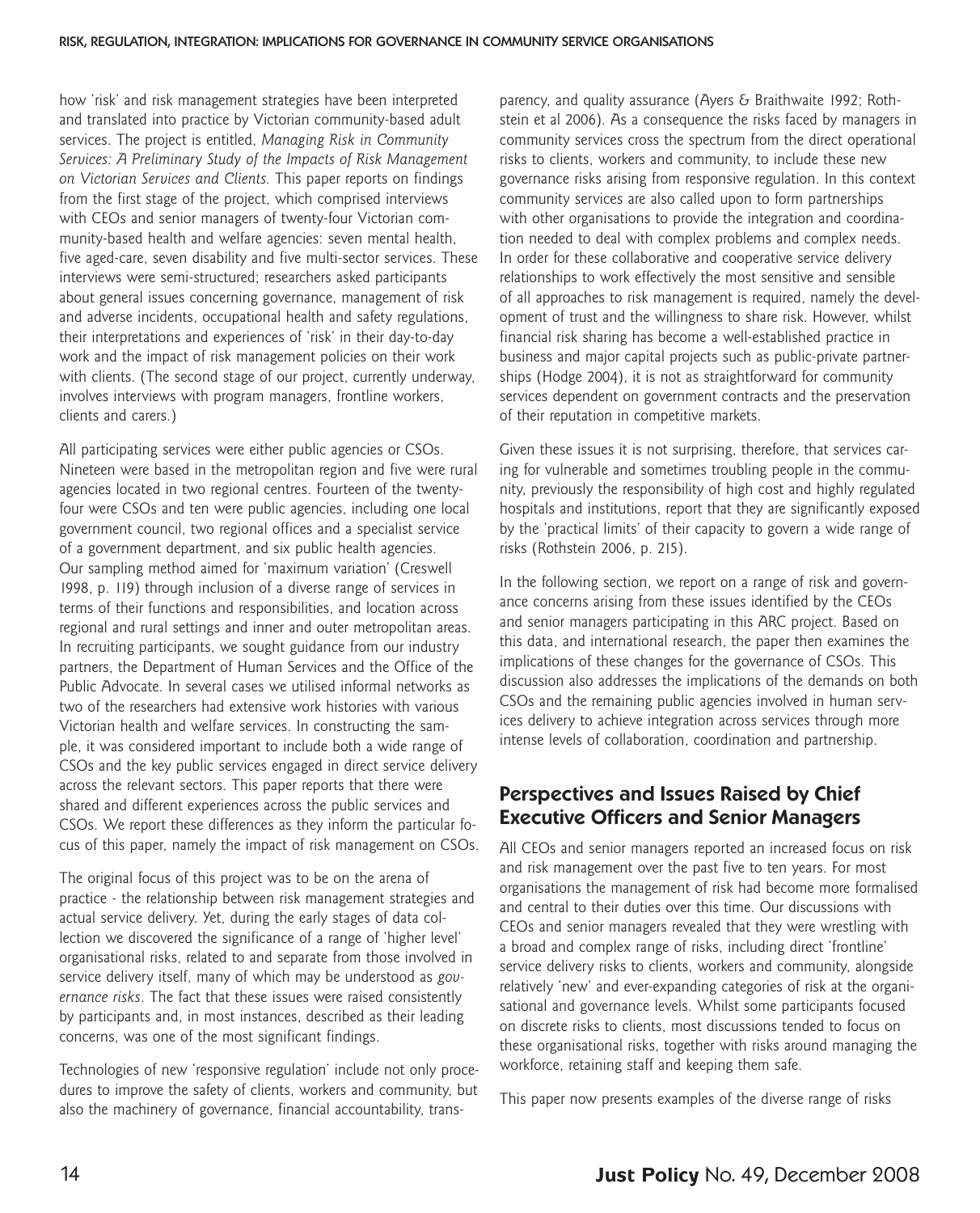identified by our participants, including the 'new' organisational and governance risks. In an attempt to remain faithful to the spirit of these discussions we have used the language and concepts of our participants as much as possible. Whilst recounting our participants' experiences, we offer brief reflections on some of the general patterns that emerged as we traversed this landscape.

**Funding concerns and managing budgets** were in the forefront of most CEOs and senior managers' minds. **Funding** was of particular concern to participants from CSOs and the local government council. Since the greater proportion of their funding derived from government grants, many felt extremely vulnerable in the face of changes in government policy and regulatory requirements, including changes of government itself. Some participants acknowledged that they might need to re-develop their services in different directions to ensure their ongoing viability, such as broadening the range of services they provide or selling specialist education and training packages to other services. The CEO of a small, multi-sector CSO, which focused specifically on clients from culturally and linguistically diverse (CALD) backgrounds, noted that the federal government's shift away from 'multiculturalism', with its connotations of separateness, toward mainstreaming and associated notions of cohesion and unity, may mean that the future of CALD services is under threat. This sense of vulnerability to changes in government policy was echoed by the senior manager of a large CSO providing home care to the aged:

Both our major streams of funding are government funded, so a huge risk depending on the government of the day and the priority that aged care in-home support is given. At the moment it's putting people independently in their homes is a priority, however down the track things may change and it might swing around to the priority being residential facilities or whatever, and so yeah being reliant on the federal economy and all those sorts of things honestly is a huge risk to us.

All participants, except those from the regional offices of a government department, identified **financial management** as a major risk to their organisations. The senior manager of a regional public mental health service commented that managing the budget was their 'number one risk' and that poor financial management would generate other serious problems, including damage to the public perception of the service, which in turn could hinder the organisation's access to funding and its relationships with other agencies. Similarly, the nursing services manager of a regional home-based nursing CSO cited 'budget integrity' as their major risk, heightened by increased demand for nursing services and increased acuity within their client group, which also meant that managing staff workloads was critical. As she explained:

The service demand has trebled… in the last year… so it's the service demand and the type of demand, the acuity in the community is much heavier. We're being asked now to look after people at

home who even five years ago would have been placed in some form of care. So there are occasions where in fact we may send in two or three nurses to one client, so there's high maintenance stuff going on with increased acuity demands.

To illustrate she gave the example of a son who had promised his mother she would never have to go into care; however, his mother's health deteriorated to the point where three nurses were needed, partly to meet occupational health and safety requirements. To safeguard the budget, the nursing manager negotiated with him that he pay for the third nurse; the following excerpt reveals the pressures of interlocking financial, ethical and emotional considerations in providing community care:

In the end you know, we really worked very hard and very well with him to say, I think the time has come - we want you to make that decision, but the time has come where I am not sure we can keep doing this. So there are issues around the family who have promised – 'I won't ever put you in care'. Sometimes we just have to call it a day – and it's a struggle. We want those people to stay at home because they don't want to go into care. They want to go into the right care if they go in and often there's not a vacancy, so we sit it out and we wait and wait for the right vacancy to come up, but it's a real struggle for us and the family and the son who's promised… It's an emotional tug of war sometimes.

Essentially, what is striking about the analysis proffered by these two participants is the **intersection of multiple issues that give rise to new organisational risks** – changes in the severity of illness conditions, commonly referred to as 'acuity' by our participants, discharge policies in other service systems, fluctuations in demand, the risks arising from working in partnership with other agencies and the importance of safeguarding reputation in these contexts.

Several fast growing CSOs had experienced **major crises with their boards of management** over the past decade, particularly those 'grass-roots' organisations that had been established by carers or families of disabled clients. In one example, board members were predominantly carers of the clients of the particular service and as this organisation grew, problems of 'conflict of interest' developed, especially around situations where board members clashed with clinical decisions made by staff. The rapid growth in size and responsibilities of these organisations produced serious governance risks. A number of participants also mentioned histories of difficulties arising from poor financial management, 'in-fighting' and misrepresentation of roles. With the corresponding pressures of increased regulation in order to achieve growing accountability, transparency and performance standards, new protocols for the appointment of board members were subsequently introduced – and in the trajectories of several of the smaller not-for-profit agencies, boards of management were disbanded and re-appointed.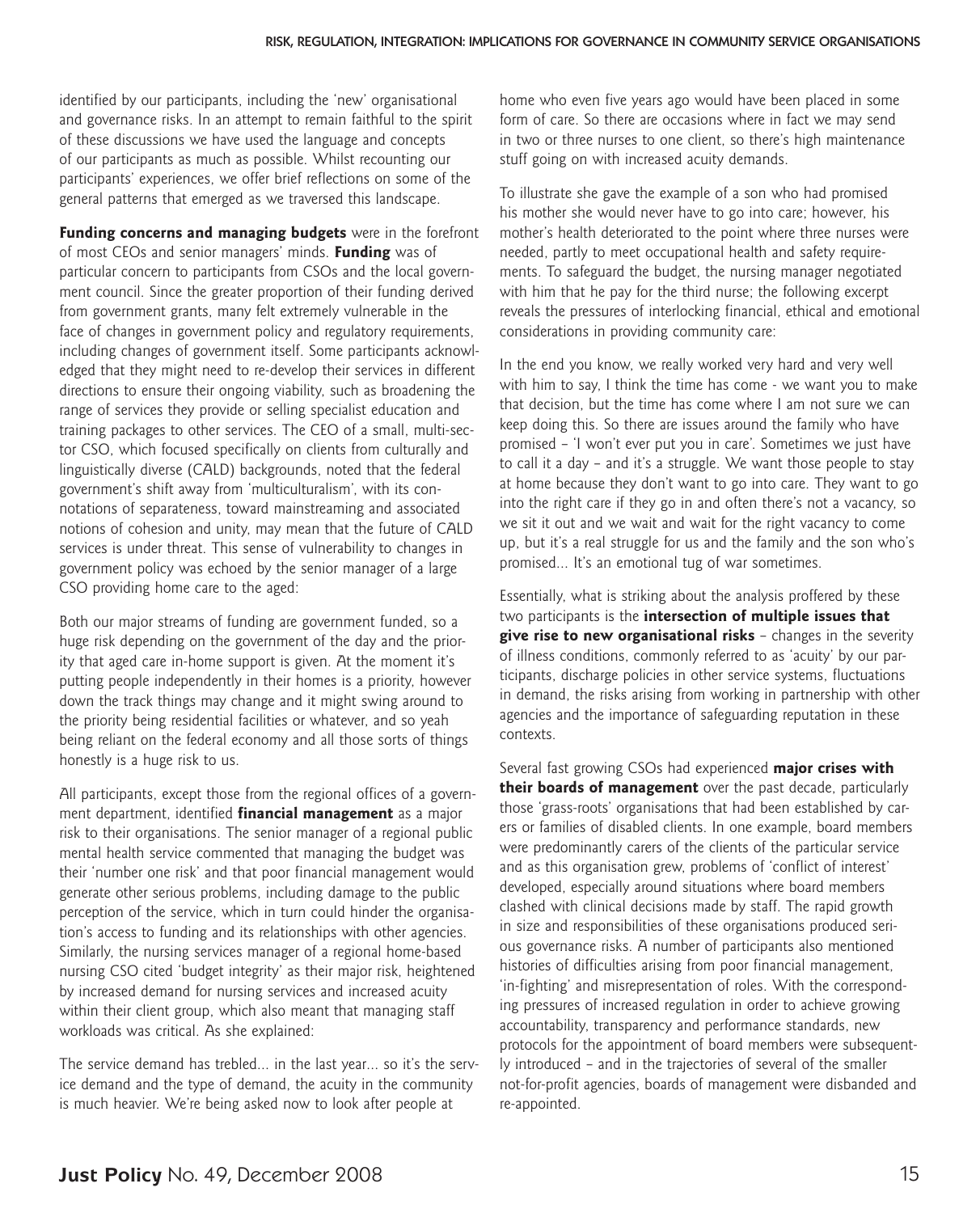With respect to these and other issues, the interviews demonstrated a marked difference in governance risks identified by CEOs and senior managers from CSOs as against those from public agencies and government departments. For example, a number of participants from the not-for-profit sector emphasised **constraints in implementing reliable governance systems** as a direct result of 'infrastructure problems', mainly due to limited finances or a lack of dedicated funding set aside for the emerging systems requirements necessary for effective governance. The CEO of one disability CSO noted that they were unable to audit as widely as desired because of 'lack of funds'. The CEO of another specialist disability CSO claimed that implementing risk management systems was costly, particularly in terms of administration, citing that 20 per cent of the budget was needed, whereas their funding department had suggested that 12 per cent was adequate. Participants from a large psychiatric disability rehabilitation and support service discussed problems associated with the organisation's very limited infrastructure, particularly their lack of staffing in finance and information technology, including data protection. Recently they felt the need to run a risk management workshop but found the consultants' fees were too high and did not proceed.

These issues were not identified by participants from public agencies and government departments. Generally these senior managers reported that they had well-established infrastructure and systems in place for quality assurance, auditing and reviews, along with specific-purpose software to record, track and follow-up risks, access to lawyers for legal advice, and other resources.

Participants across all organisations, including the public agencies, discussed **a range of formal risk management and quality improvement processes** through which their practices could be monitored, evaluated and improved. Internal governance mechanisms often included staff committees to review policy and procedure manuals, critical incidents, financial management and occupational health and safety issues. In addition, all organisations already had adopted or were in the process of implementing standards and quality systems, and some were participating in ongoing external reviews or accreditation processes. Some reviews were initiated by organisations themselves, whilst others were instigated by their primary funding agencies. There was great variation in models of standards utilised by both public services and CSOs, some of which included the ACHS (Australian Council on Healthcare Standards), the ABEF (Australian Business Excellence Framework), the QIC (Quality Improvement Council), the ISO (International Standards Organisation) including AS/NZS 4360 (the *Australian Standard on Risk Management)*, the *Carver and Carver Policy Governance Mode,* and various sector specific standards in disability, housing and home and community care. Some CSOs in particular gave the impression of being saturated by the task of managing a number of internal and external accountability and monitoring processes. For example, the nursing services manager

of a regional home-based nursing service commented as follows: 'so we manage it to death really almost'.

The CEO of a CSO, which provides disability services across metropolitan and country Victoria, reported that the introduction of **individualised service models** has generated specific stresses for frontline workers. 'Dignity of risk' can be difficult for staff, especially if something goes wrong. This particular agency has a strong 'person-centred' approach, and as a consequence workers have less control and autonomy in their day-to-day work and are more subject to criticism than previously. In parallel with this shift in practice orientation, the agency is expanding and 'centralising' its governance structures, and attempting to develop a more consistent approach to practice across the regions, which formerly functioned as separate, relatively autonomous divisions. Again, we see here the coalescence of several risks and stresses, arising from service changes and new regulatory requirements that must be managed at the organisational level.

Also relating to models of practice, the manager of a departmental disability service commented in similar vein that the **focus on community inclusion**, endorsed through the new *Disability Act 2006* and the State Disability Plan, 'is an excellent thing but you get glimpses every now and then of how difficult that is going to be for some of our clients, particularly those with offending backgrounds'. In his view not only does this endeavour require sound risk management procedures but it has implications for the extent to which case managers are able to enact the principles of persondirected planning models.

Most participants, apart from those working in government departments and public health agencies, described the challenges and anxieties associated with their **emerging roles as sub-contractors of services to complement their own core services**. The CEO of a community case management agency that supports aged clients and children and adults with a range of disabilities, reported that her agency, which had funding from twenty-two sources or programs, was also involved in sub-contracting over two hundred provider organisations across the health and welfare sector. In addition, this organisation was itself subcontracted by at least twenty other providers purchasing their core service of case management. Much of this complex contracting and sub-contracting, which occurs around home care and related specialised services, involves a web of interdependent relationships between numerous providers and case managers. Some of these providers are licensed or regulated, and some are only minimally regulated and have little capacity to manage their risks which are now 'shared' with a wide range of partners. The CEO of this case management service described this system as 'a nightmare for accounting and reporting'. Extensive resources were required to keep track of transactions and match invoices with services that had actually been delivered.

In this context of multiple, interacting services, the nursing serv-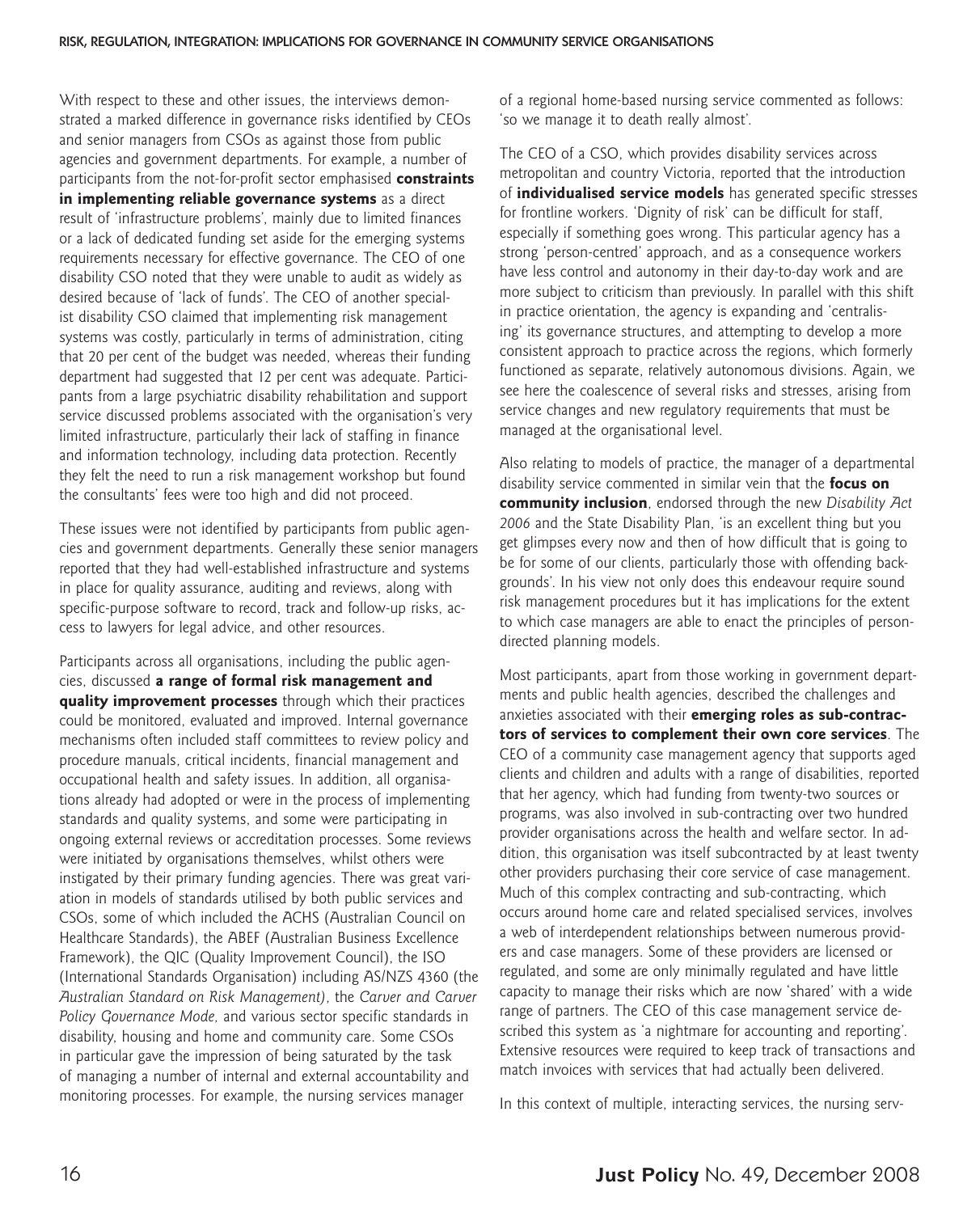ices manager of a regional community nursing service was troubled by **different thresholds for tolerating environmental and behavioural risks**. She explained that their service was trying to do 'a lot of cross-collaborative work' around those issues and had recently set up a 'shared care committee' with the local council. As a result, the two services had adopted the same risk assessment tools. For the most part, however, there were no formal procedures or clear lines of responsibility for sharing information about client risks, or making judgments about operational risks. Information sharing was often inconsistent and dependent on the quality of the relationship between particular agencies.

In this context, the manager of a public mental health agency was concerned that his **service did not collaborate sufficiently with other services**, explaining that most of their treatment and support was 'in-house'. Steps to involve and liaise with other agencies were usually taken only within a few weeks of the client's discharge, often leading to difficulties in the client's transition into follow-up care. He claimed that greater collaboration was needed with community-based social workers, drug and alcohol counsellors and general practitioners. The CSO participants providing services to people with a mental illness also reported this problem.

In addition, the manager of a clinical team within a regional public mental health service highlighted the reluctance of both clinical staff and disability support workers to share client information with one another. He argued that **upholding confidentiality** could itself create risks: 'When we've got a client in common and there are risks I'm of the view that we can share information - that if we didn't share information then that's a bigger risk then if something goes wrong'.

A senior manager of a large CSO that serves the homeless population cited **inadequate referral information** from other agencies as a major problem. He wondered if this tendency was deliberate at times, as a means of offloading 'difficult' clients. Lack of disclosure of risk-related information could disadvantage workers when a new client was accepted. In this context, he argued that risk has been transferred to CSOs in an incremental way year by year without explicit recognition that this is happening, and without recognition in the form of increased funding.

**Guarding against negative publicity** was seen as imperative by all participants. The CEO of a large metropolitan aged care CSO described the risk of damaging publicity flowing from tensions between clients' wishes and the actual service that was provided. Situations might develop when clients and their carers did not fully understand the service's brief and limitations. These problems, coupled with significant grief and loss issues experienced by many of the relatives and carers of their clients – who often transferred their emotions onto staff – had led this CEO to consider setting up a counselling service for carers.

The work of public agencies was especially vulnerable to **criticism or complaints in the media**. The manager of a disability service run by a government department cited what he referred as the 'Herald Sun test' as a yardstick in protecting the service's public image:

At the end of the day what's this going to look like if it hits the front page of the *Herald Sun* and that is always in the back of your mind in terms of media interest and risk of exposure of negative publicity for the Department and the Minister… The driving focus or force that keeps us doing everything, the work that we do - that's around getting good outcomes for our clients and actually making a difference, but we have to be mindful that at the other end of that there's the sort of other political imperative around the services that we provide.

However, the same sensitivities were reported by most CSOs. For example, the CEO of a community nursing service highlighted the organisation's practice of countersigning all Guardianship applications made by staff, in an attempt to prevent them from making statements to the court that could be potentially damaging to the workers themselves and to the organisation.

The aged care services manager of a large inner-city council reported that many of its rate payers were under the impression that they were eligible for the council's home care services simply because they were rate payers. To **avoid conflict and reputational damage** to the council, it was critical for intake workers to explain very clearly the eligibility criteria for their service:

If we're not managing the service well and providing customer service, certainly the customers and the clients will feel… disappointment with council. They feel very strongly, they're rate payers and they deserve a service and there's a risk of reputation… Yeah, there's certainly an expectation of entitlement and that's where we have to be really clear about who is eligible and who we do prioritise and target the service to… And some of that's done at intake and referral, so we try and make sure the people taking the calls can screen appropriately and refer people on appropriately.

The manager of a government department's regional service noted that **the rise of advocacy** also means that clients and others are more willing to challenge organisations nowadays, and these processes may generate new risks. He decried that fact that his department has four separate avenues for complaints, explaining that these systems were very complex and tended to 'suck up resources'. With a number of complaints mechanisms in place, including legal options, his organisation's reputation may be seriously affected. Interestingly, this problem was not identified by the CSOs.

The majority of participants from both CSOs and public agencies reported **growth in the complexity and multiplicity of clients' needs** and cited a range of related observations. The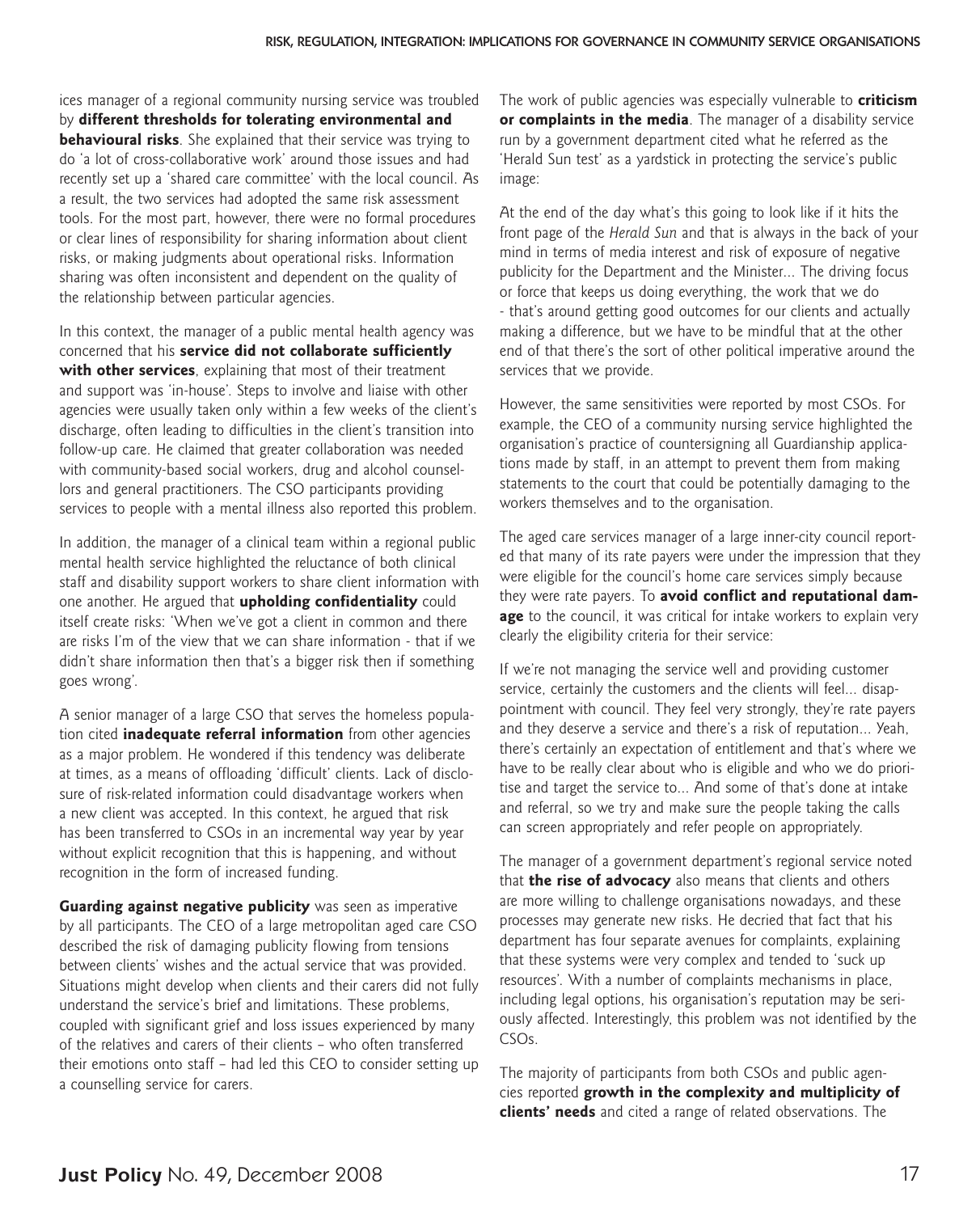closure of institutions for the intellectually disabled over the past fifteen years has increased the number of community clients with complex behavioural and communication needs. Homeless services have seen a reduction in the average age of their residents, along with higher levels of drug and alcohol misuse, behaviour disorders and other problems. Patients are 'older, frailer and sicker' when they arrive home from hospital, as a consequence of shorter admission periods and early discharge planning. The manager of a large psychiatric disability rehabilitation and support service noted increased complexity of need amongst their younger clients, including 'dangerous' behaviours, new forms of drug use and involvement with the criminal justice system. The area manager of a public metropolitan mental health service commented that drugs, particularly the increased use of 'ice', together with homelessness had contributed to the increasing risks in their 'changing client base'. On top of these issues, the 'rationing' of acute psychiatric beds means that higher levels of risk are now tolerated in the community, creating a heightened risk environment for services.

It is in this context that **problems associated with recruiting suitably qualified and experienced frontline staff** were seen as critical risks by over half the participants with two participants from the mental health sector identifying it as their priority concern. Shortages of home care workers and nurses were frequently mentioned, as was the problem of inadequate training amongst direct care staff and varying standards across technical and further education courses. A senior manager in the regional office of a government department, like several other managers, mentioned the problem of relatively poor award rates of pay compared with higher awards in other services or sectors. He also noted that the trend toward higher turnover of staff, with many graduates staying in jobs for only two years or so, meant added difficulty in managing service demands because of the lead-time required to train workers. With most cases becoming more 'complex' in nature there were few, if any, 'simple' cases to give to new workers.

The intersection of the range of issues discussed above seemed to have a synergistic effect on the stress loads carried by the community service organisations involved in our research – particularly at a time when many of the CSOs were expanding their services. In the next section, we focus on some of the implications of these findings for the governance of community service organisations, in particular the increased demand to manage complex multi-layered risks.

#### **Implications for Governance**

The evidence presented by the CEOs and senior managers in our sample was remarkably consistent, even though the manifestations of their experiences with risk were shaped by their agencies' particular functions and responsibilities in community care. The risks identified related directly or indirectly to their sense of responsibility for the well-being not only of their clients and patients, of their staff, and the community, but also of the reputation, professional standing and morale of their agencies. In short, the effective management of risk was clearly central to their understanding of good governance.

A detailed analysis of the risks identified by our participants revealed a complex matrix of risks, each to be identified, assessed and managed. To provide an overview of both the distinctive nature of these risks as well as their interrelationships, we have categorised them in terms of their source or origin. We believe this analysis offers a nuanced representation of the complexities confronting today's community services executives and senior managers.

#### *(1) Risks Arising from the Changed Environment of Service Delivery*

All participants identified the following factors as sources of risk, namely the delivery of services from 'unregulated sites' such as homes, community centres, and public places; the increased acuity, complexity and needs of clients and patients; the implications of policies requiring individualised service packages; and the consequent need for services to work together, form partnerships, and share risks.

#### *(2) Workforce Related Risks*

Most CEOs and senior managers identified a range of workforce issues which were related to the factors listed above. New models of service delivery and the complexity of clients and patients have implications for the safety, well-being and preparedness of the workforce. All services reported that training, work safety, and supply issues have emerged from the changing service environment, specifying in particular greater acuity and complexity, higher levels of drug and alcohol use in worksites (particularly private homes), and increasing responsibilities for clients with a mental illness. The safety and other complex issues arising from these factors impact on the capacity of services to retain their workers, a risk exaggerated by a long standing shortage of qualified workers. Again these risks are interrelated and compound each other.

#### *(3) Financial Risks*

The majority of participants from CSOs reported increasing financial risks arising from their vulnerability to changing government policies and contracting policies, growing competition in the service system, the vulnerability of the organisation to risks which impact on reputation, and therefore competitiveness and financial security, and problems arising from increasing unit costs, especially for more complex high need and/or high risk clients.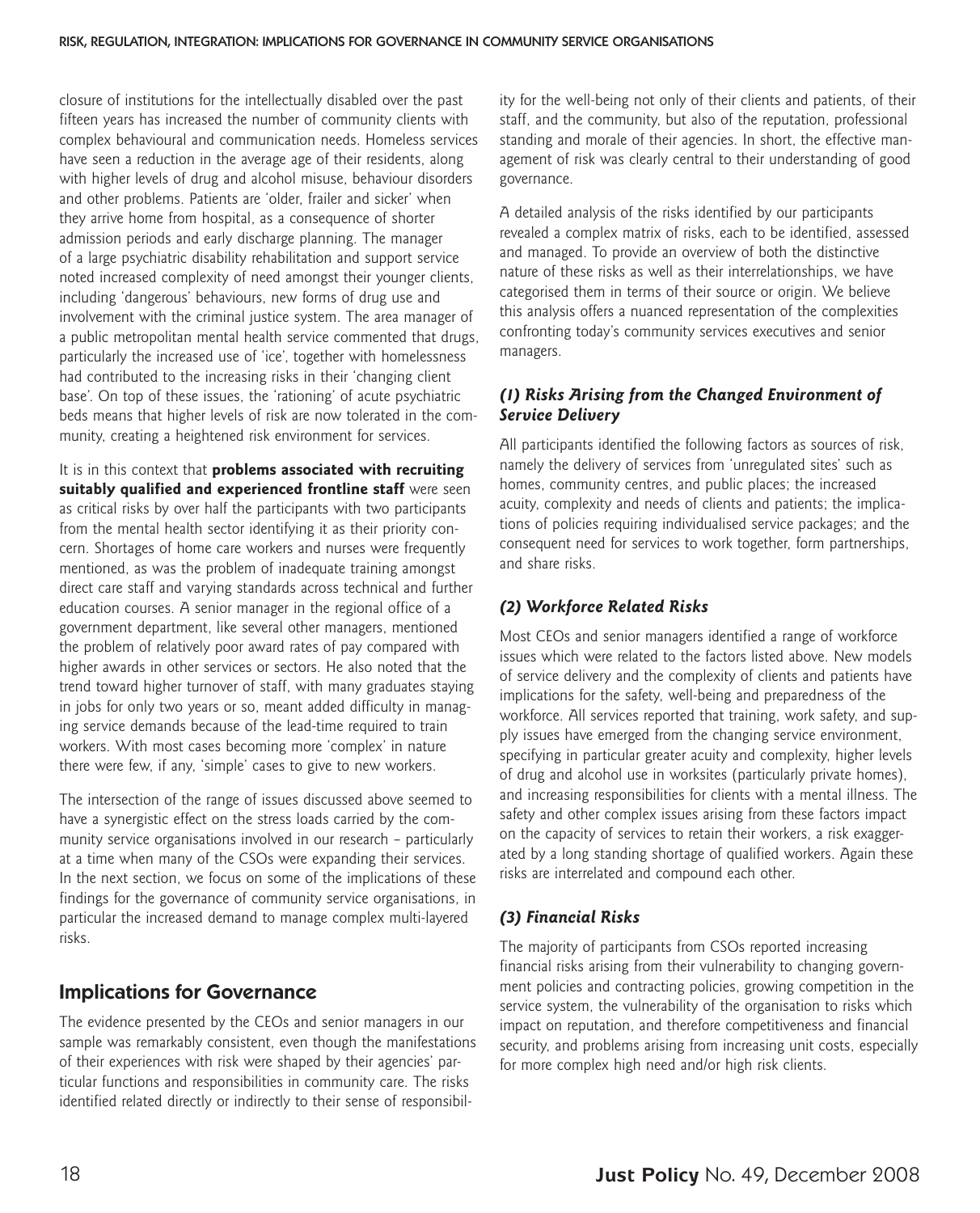#### *(4) Risks Arising from Regulation Itself, and the Technologies of Self-Regulation*

Most of the participants reported a 'new' layer of risks, systematically identified in the international literature as *institutional* or *secondary risks* - in contrast with the *primary risks* involved in actual service delivery. These new risks entail a range of dangers or threats encountered by organisations through their attempts to manage primary risks (Rothstein et al 2006, p. 92), and their obligations to meet compliance requirements from funding bodies and regulators. In other words the demands for financial accountability, service performance reporting, registration, accreditation and quality assurance, become themselves a new level of risks, with a powerful capacity to enhance or diminish an organisation's standing in the eyes of funding bodies, government, media and community.

The evidence derived from this study suggests that the impact of these 'new' risks was greater on CSOs. All CSO participants welcomed compliance mechanisms, which enhanced their organisations' capacity to improve performance, accountability and the quality of their services. However, those managing multiple contracts from different government departments - and often from different levels of government - reported significant costs and risks arising from the need to institute new and usually incompatible data and reporting systems. This matter, identified as of considerable importance in this study, has been considered in a recent review of regulation of community service organisations in Victoria, and will not be further discussed in the context of this paper (Victorian State Services Authority 2007).

Furthermore, it should be noted that in meeting these compliance requirements most community service organisations were demonstrably disadvantaged in comparison with the public sector services participating in this study. Each of these latter services had very significant policy, procedure and infrastructure support from their 'parent' health network or department. Senior public managers at regional and area level did not have the same diverse and complex responsibilities to generate risk management, quality and accountability systems and procedures. Small community service organisations managing even a limited number of contracts or service agreements face the same compliance requirements as their public counterparts, often with a fraction of the infrastructure and capacity. Some services participating in this project have only rudimentary information technology and network capacity. The new responsive self-regulation technologies, crucial to today's accountability requirements, place considerable stress on the information systems of small and medium size CSOs, creating additional and troubling risks to their managers.

The interaction of these four categories of risks compounds the difficulties and challenges faced by *all* community-based services, both public and CSO entities. However, the findings reported here suggest that the risks involved in community care are borne unevenly across services and that some services are more disadvantaged than others as a consequence of the costs of meeting higher standards of governance and the management of risk.

## **Do Prevailing Models of Risk Management Work for Complex and Integrated Community Services?**

Questions arise from this analysis, which will be further examined in the next stages of the project. These stages involve a more comprehensive examination of the impact of risk management at other levels of our participating organisations, including program managers, front line workers, clients, patients, families and carers. However, at this stage several observations can be made about some of the more systemic implications arising from our interviews with the CEOs and senior managers. These tentative findings are informed by overseas research, particularly from the United Kingdom, where the management of risk in community services has been the subject of considerable attention by government and researchers.

As noted in the introduction, western democracies like the United Kingdom and Australia have embarked on extensive reform of government services, regulation and contracting practices over the past two decades. In both countries this process of 'reinventing government' was based on the adoption of corporate models of governance, management and risk practices (Hood 1991; Braithwaite 1999; Hutter 2005). Hood (1991, pp. 4-5) spells out what he called doctrinal drivers of these reforms, including 'explicit standards and measurement of performance', 'greater discipline and parsimony in resource use', and the value of 'private sector styles of management practice'. Achieving these changes, according to Hutter (2005, p. 2) was seen to be dependent upon 'adopting private sector styles of management and an almost unthinking acceptance that private sector practices were the benchmarks against which to assess public sector activities'. In the early 1990s, the Blair government's 'new public management' program consolidated this adoption and application of enterprise-based models of management and risk regulation within the public sector (Hutter 2005). Victoria led Australia on this pathway, also from the early 1990s.

According to Braithwaite (1999), Australia's leading authority on regulation, corporate risk management practices were becoming central to both overall public sector reform and regulatory reform by the end of the 1990s, including the state's regulation of itself, the introduction of regimes of enforced self-regulation for corporations, and similar measures for the publicly contracted service providers. Both business and government agreed that approaches were needed which 'incorporated cost benefit analysis, were apparently "objective" and apparently transparent' (Hutter 2005, p. 2).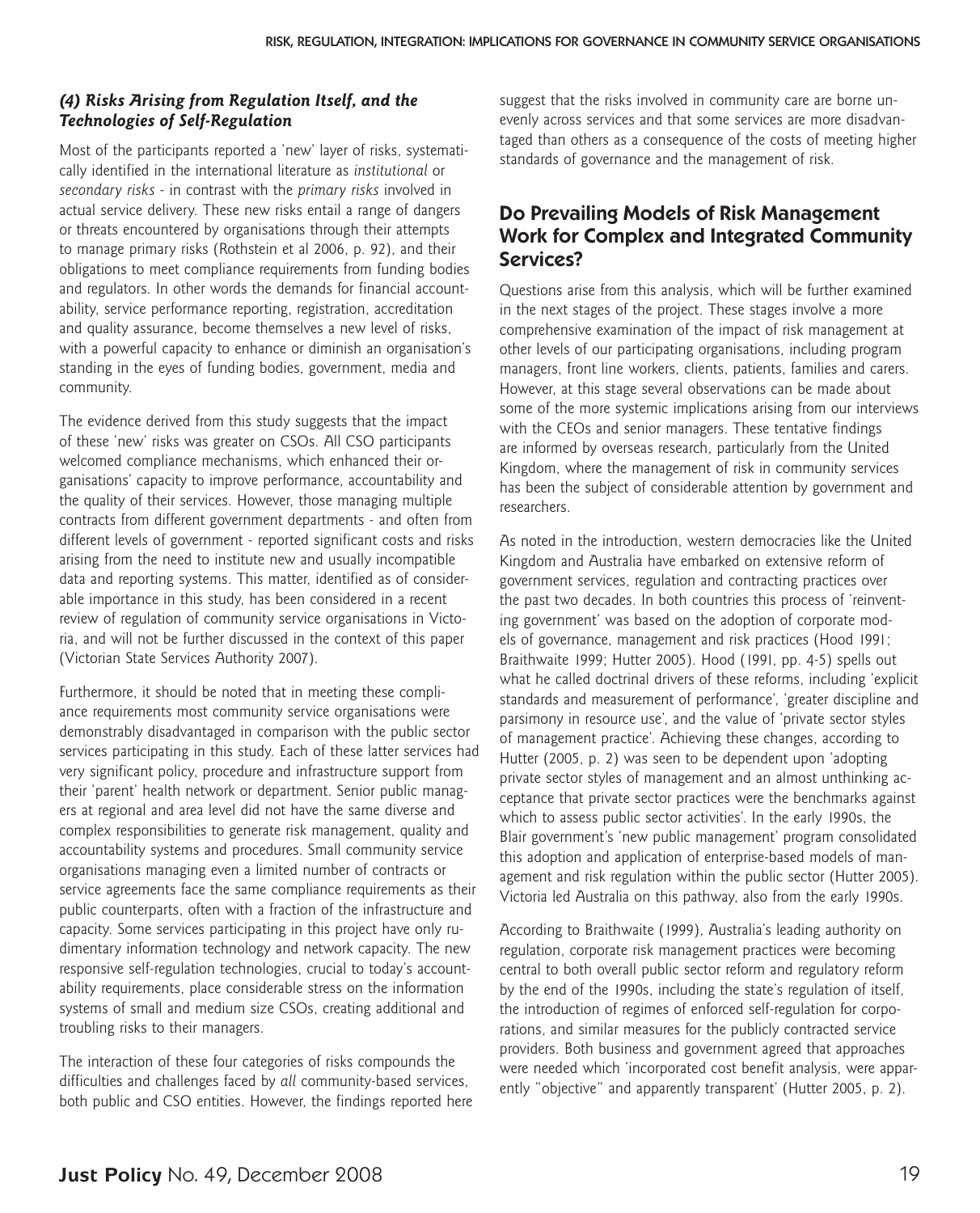Corporate models imported from the world of business were seen to deliver these requirements (Hutter 2005).

In a short period of time, therefore, business risk management practices were adopted by government agencies and CSOs. The central objective of the new responsive regulation approach, as Scott (2004, p. 157) explained, was to stimulate regulatory approaches that foster and support the 'regulatory capacities which already exist' within organisations, businesses and individual citizens. This *responsive* approach to regulation aligns comfortably not only with contracting and commissioning processes, but also with the focus on individualised service models, participation of service users and the overall devolution of risk. The new regulatory state had arrived in the health and welfare industry.

Although corporate risk management may have been well suited to many functions of government, such as major infrastructure projects in public-private partnerships (Hodge 2004), it may be less appropriate for the complex risk sharing relationships now required in contemporary community care. For a number of reasons, as outlined below, enhancing the role of the service user and partnering with other service providers, while at the same time managing systemic or shared risks, may not match corporate objectives and models focused on protecting the business, shifting risk and avoiding blame.

In their contribution to the National Audit Office report, *Supporting innovation: managing risk in government departments*, Hood & Rothstein (2000) argue that there are distinctive regulatory issues and problems to be confronted in the public sector. In particular risk exists and is allocated across numerous public agencies, at multiple levels in those agencies and, in the Australian context, amongst their contracted providers. Further, the management of risk is complex and must be integrated and possibly shared across autonomous organisations. As Hood & Rothstein (2000, p. 26) argue, '[e]ffective policy delivery in many domains requires different public organisations to work together' and develop **'cross-organisational trust and management "craftsmanship" of a high order'** (our emphasis).

Few of the organisations in this project reported or identified such cross-organisation trust. While they reported positive collaborative relationships with some other providers, they described problematic relationships with others. Many relationships with both public agencies and CSOs were characterised by attempts to shift risk and sometimes blame in the event of problems. As noted above, a number of participants reported referrals which appeared to hide or deny risks, and were seen as attempts to transfer risks.

Hood, Rothstein & Baldwin (2004), in an analysis of different risk regulatory regimes, concluded that some significant problems have resulted from the adoption of business models which are not sympathetic to the requirements of public services, such as community based health and welfare services. First, they found that business risk management approaches are driven by the institutional imperatives of avoiding blame and litigation (Hood et al 2004, p. 176). Consequently, 'bringing business risk management to public services could easily augment the "blame prevention re-engineering" that is already too well established in public sector organisations generally and risk regulation in particular' (Hood et al 2004, p. 177). Such practices do not encourage services to support the risky choices of their clients, or readily engage in creative risk sharing partnerships with other services. A number of participants reported very problematic relationships with other services over the management of risk, whilst noting some very positive risk sharing collaborations.

Second, Hood et al (2004, p. 178) note that preoccupation with blame avoidance and organisational risk, particularly reputation and liability risks, diverts attention away from systemic risks: the primary risks that constitute the 'real' problem for the public and the government. This internal focus can lead to policy inactivity and the use of risk management as a 'fig leaf' to hide failure to address systemic risks (Hood & Rothstein 2000, pp. 26-7). For most participants in this study their concerns about the problems of growing acuity and complexity in their clients were of systemic significance, but the need to manage their organisation's risk exposure dominated their energies and those of other services. The systemic issue remained in the background, but essentially not confronted or addressed.

The third issue identified by Hood et al (2004) is that corporate models of risk management do not facilitate partnerships and collaboration. In the Victorian context the policies underpinning governments' approaches to complex community problems are framed in the language of networks, partnerships, coordination and innovation. However the corporate thrust of responsive regulation in general, and risk management in particular, does not actually encourage high levels of mutual trust across different sectors and agencies. If anything, according to Hood et al (2004, p. 178), it appears 'designed to make public organisations go in exactly the opposite direction'.

These findings from the United Kingdom, if applicable to the Victorian context, have profound significance for the management of risk in community care, particularly between relevant government agencies, between collaborating provider agencies, and between these providers and service users. The early findings of this study suggest that they are applicable, but they do not necessarily describe the common or prevailing situation with respect to the management of risk in collaborative work. Our analysis suggests that there are significant examples of very strong and trusting collaborative practice, although related largely to individuals and their readiness to enter into trusting connections, sometimes putting the organisation at risk rather than following agency risk policies. CEOs and senior managers committed to collaboration and partnerships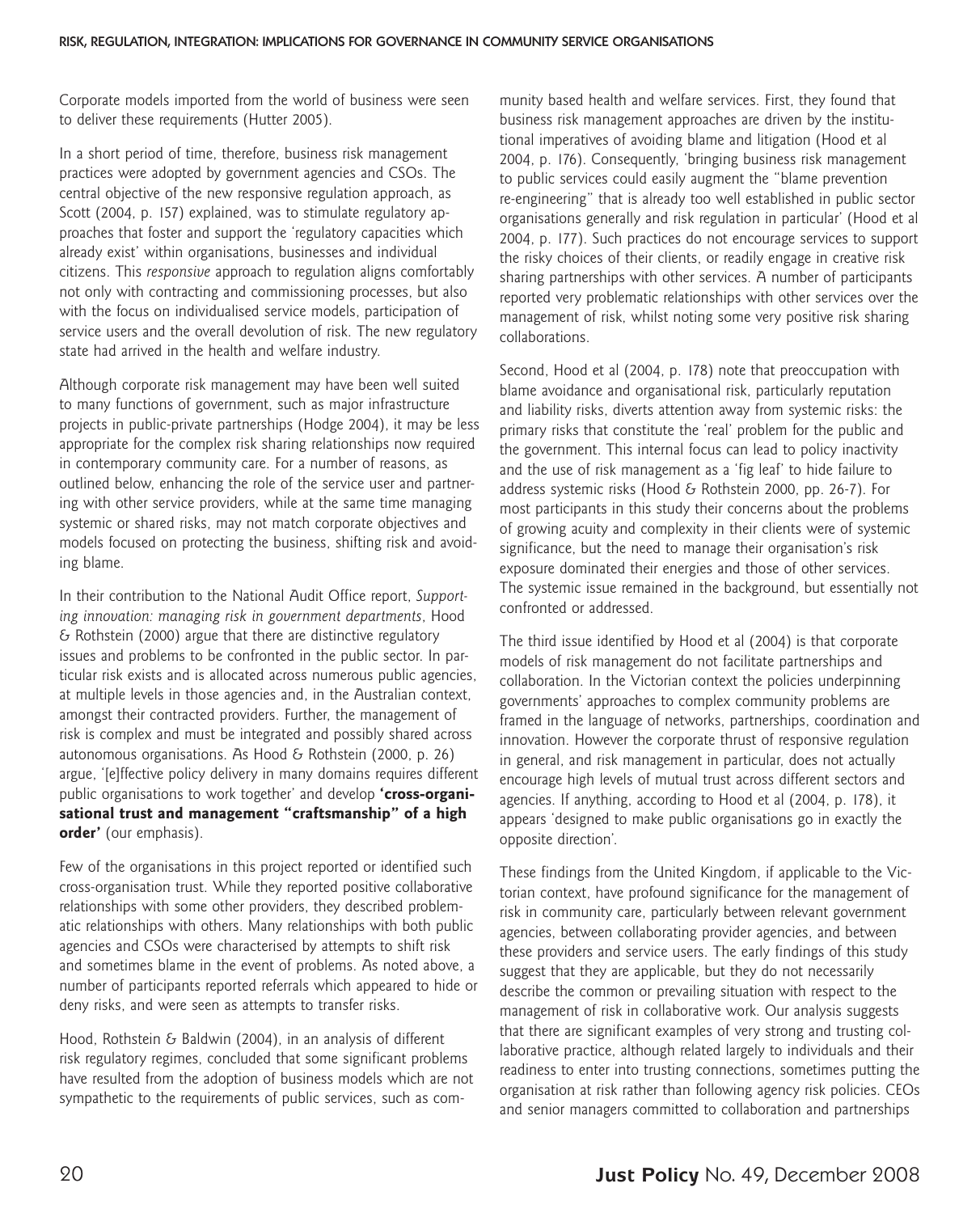may in fact be increasing their organisations' exposure to risk. The corporate focus on risk regulation does not offer the opportunity to consider collaborative failure, especially failure shared across sectors and between funders and contracted services. Rather, the investigatory or review procedures of regulatory agencies and funding departments generally set out to identify the individual or agency most clearly at fault.

### **Looking Forward**

These issues will be the subject of more intensive future analysis. Our research team hopes to determine where the analyses of Hood et al (2004) and Hood  $\&$  Rothstein (2000) hold true and where local practices support trusting and well-constructed risk sharing practices. We will seek to assess whether or not 'systemic' risks are buried in the regulatory processes focused on agency risk and the protection of reputation and standing.

In the next stage of analysis, interviews with program managers and frontline workers are likely to reveal 'close-up' details and examples of risk sharing processes and collaborative work, along with particular challenges and frustrations of dealing with diverse concerns and different risk management thresholds across agencies. Our interviews with clients may also provide a window into how relationships between agencies and their different regulatory practices are experienced on the 'receiving-end' of service delivery. At this stage we can say that these issues are very important in the minds of the CEOs and senior managers involved in this project.

#### *Acknowledgments*

We acknowledge the support of the Australian Research Council; our industry partners, DHS (Department of Human Services) and OPA (Office of the Public Advocate). We also wish to thank the CEOs and senior managers for generously giving up their time to participate in our research project.

#### **References**

- Alaszewski, A. Harrison, L. & Manthorpe, J. 1998, *Risk, health and welfare: Policies, strategies and practice*, Open University Press, Buckingham.
- Alford, J. & O'Neill, D. 1994, *The contract state: Public management and the Kennett government*, Centre of Applied Social Research, Deakin University, Melbourne.
- Ayres, I. & Braithwaite, J. 1992, *Responsive regulation: Transcending the deregulation debate,* Oxford University Press, New York.
- Braithwaite, J. 1999, 'Accountability and governance under the new regulatory state', *Australian Journal of Public Administration*, vol. 58, no. 1, pp. 90-97.
- Carson, D. & Bain, A. 2008, *Professional risk and working with people: Decision-making in health, social care and criminal justice*, Jessica Kingsley Publishers, London and Philadelphia.
- Creswell, J. 1998, *Qualitative inquiry and research design: Choosing among five traditions*, Sage, Thousand Oaks (CA), London and New Delhi.
- Culpitt, I. 1999, *Social policy and risk*, Sage, London.
- Draper, M. 2000, 'In sickness and in health', In Weeks, W. & Quinn, M. (eds), *Issues facing Australian families: Human services respond*, Pearson Education Australia, Sydney, pp. 331-342.
- Duckett, S. J. 2004, *The Australian health care system*, Oxford University Press, Melbourne.
- Hodge, G. A. 2004, 'The risky business of public-private partnerships', *Australian Journal of Public Administration*, vol. 63, no. 4, pp. 37-49.
- Hood, C. 1991, 'A public management for all seasons?' *Public Administration*, vol. 69, no. 1, pp. 3-19.
- Hood, C. & Rothstein, H. 2000, 'Business risk management in government: Pitfalls and possibilities', Annex 2, In Report by the Controller & Auditor General, *Supporting innovation: Managing risk in government departments*, HMSO, London, pp. 21-32.
- Hood, C., Rothstein, H. & Baldwin R. 2004, *The government of risk: Understanding risk regulation regimes,* Oxford University Press, Oxford.
- Hutter, B. M. 2005, *The attractions of risk-based regulation: Accounting for the emergence of risk ideas in regulation,* ESRC Centre for Analysis of Risk and Regulation, Discussion Paper No.33, The London School of Economics and Political Science, London.
- Kemshall, H. 2002, *Risk, social policy and welfare*, Open University Press Philadelphia.
- O'Malley, O. 1996, 'Risk and responsibility', In Barry, A., Osborne, T., & Rose, N. (eds), *Foucault and political reason*, Chicago University Press, Chicago, pp. 189-208.
- O'Malley, O. 2004, *Risk, uncertainty and government*, GlassHouse, London.
- Osborne, D. & Gaebler, T. 1992, *Reinventing government: How the entrepreneurial spirit is transforming the public sector*, Addison-Wesley Publishing Company, Reading, Mass.
- Parton, N. 1998, 'Risk, advanced liberalism and child welfare: The need to rediscover uncertainty and ambiguity', *British Journal of Social Work*, vol. 28, no. 1, pp. 5-27.
- Rose, N. 1996, 'The death of the social: Refiguring the territory of government', *Economy and Society*, vol. 25 no. 3, pp. 327-356.
- Rose, N. 1998, 'Governing risky individuals: The role of psychiatry in new regimes of control', *Psychiatry, Psychology and Law*, vol.5, no.2, pp. 177-195.
- Rose, N. 1999, *Powers of freedom*, Cambridge University Press, Cambridge.
- Rothstein, H. 2006, 'The institutional origins of risk: A new agenda for risk research', *Health, Risk and Society*, vol. 8, no. 3, pp. 215-221.